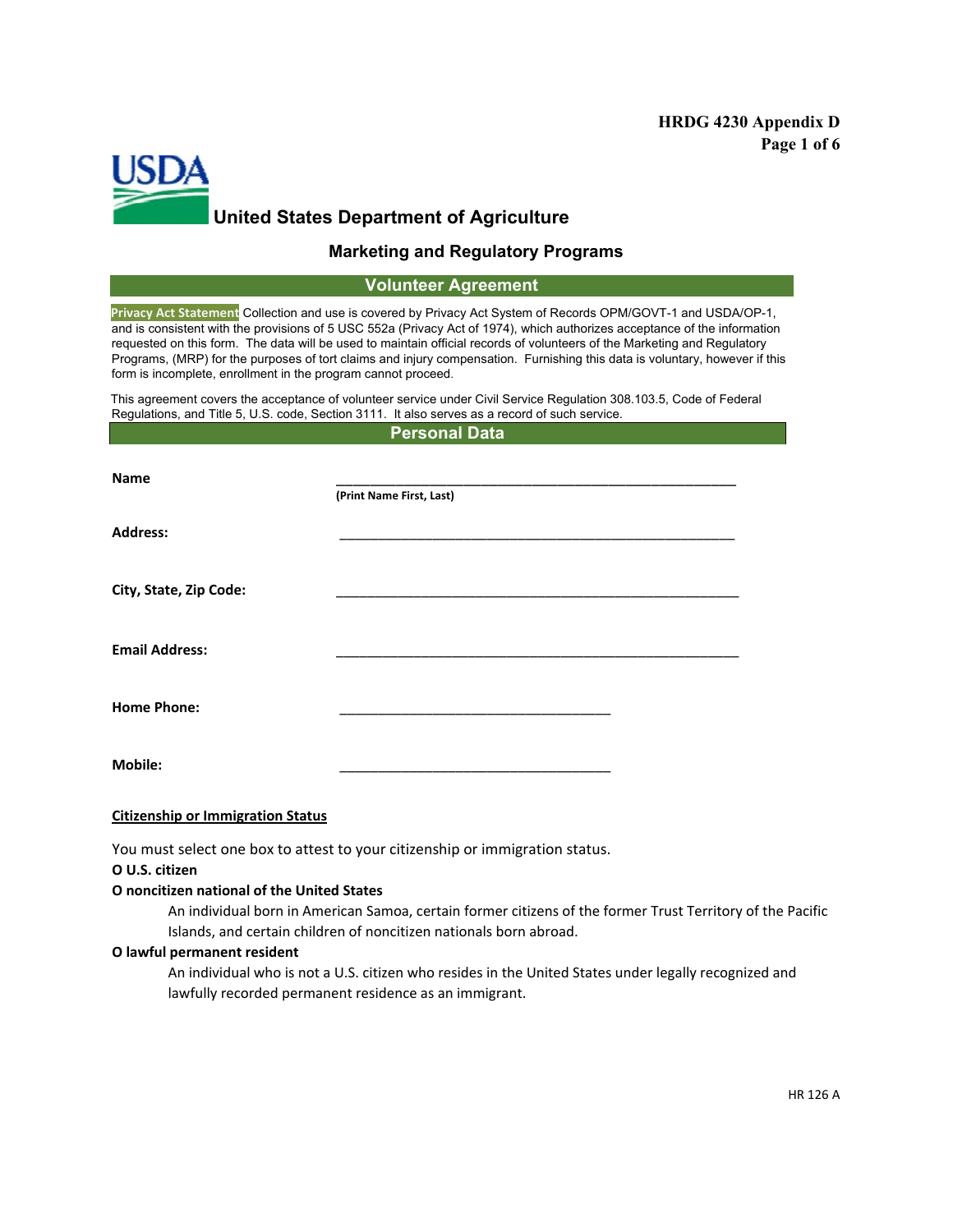## **HRDG 4230 Appendix D Page 2 of 6**

### **Personal Data continued**

### **Ο alien authorized to work**

An individual who is not a citizen or national of the United States, or a lawful permanent resident, but is authorized to work in the United States.

Enter the date that your employment authorization expires

**Aliens authorized to work must enter one of the following to complete this section:**

- 1. Alien Registration Number (A-Number)/USCIS Number
- 2. Form I-94 Admission Number
- 3. Foreign Passport Number and the Country of Issuance

# **Assignment Data To Be Completed by Supervisory Program Official**

| Program:                                 |                          |            |
|------------------------------------------|--------------------------|------------|
| Location:                                |                          |            |
| <b>Supervisory Program Official:</b>     | (Print Name First, Last) |            |
| <b>Project Title:</b>                    |                          |            |
| <b>Duration of Volunteer Assignment:</b> | (Beginning Date)         | (End Date) |
|                                          | (Hours per Week)         |            |

**Description of service:** Define the role and services requested of the volunteer. Provide details describing duties, tasks and responsibilities include information regarding location of project/duties, licensure, and/or certification if required, level of physical activity required, training if required, tools, equipment, and PPE needed and provided, supplies, materials, and/or equipment that will be provided by the volunteer, etc. Attach additional sheets as necessary. Please ensure that all attachments contain the name of the volunteer. Classified position descriptions will not be accepted.

\_\_\_\_\_\_\_\_\_\_\_\_\_\_\_\_\_\_\_\_\_\_\_\_\_\_\_\_\_\_\_\_\_\_\_\_\_\_\_\_\_\_\_\_\_\_\_\_\_\_\_\_\_\_\_\_\_\_\_\_\_\_\_\_\_\_\_\_\_\_\_\_\_\_\_\_\_\_\_\_\_\_\_\_\_\_

\_\_\_\_\_\_\_\_\_\_\_\_\_\_\_\_\_\_\_\_\_\_\_\_\_\_\_\_\_\_\_\_\_\_\_\_\_\_\_\_\_\_\_\_\_\_\_\_\_\_\_\_\_\_\_\_\_\_\_\_\_\_\_\_\_\_\_\_\_\_\_\_\_\_\_\_\_\_\_\_\_\_\_\_\_\_\_

\_\_\_\_\_\_\_\_\_\_\_\_\_\_\_\_\_\_\_\_\_\_\_\_\_\_\_\_\_\_\_\_\_\_\_\_\_\_\_\_\_\_\_\_\_\_\_\_\_\_\_\_\_\_\_\_\_\_\_\_\_\_\_\_\_\_\_\_\_\_\_\_\_\_\_\_\_\_\_\_\_\_\_\_\_\_\_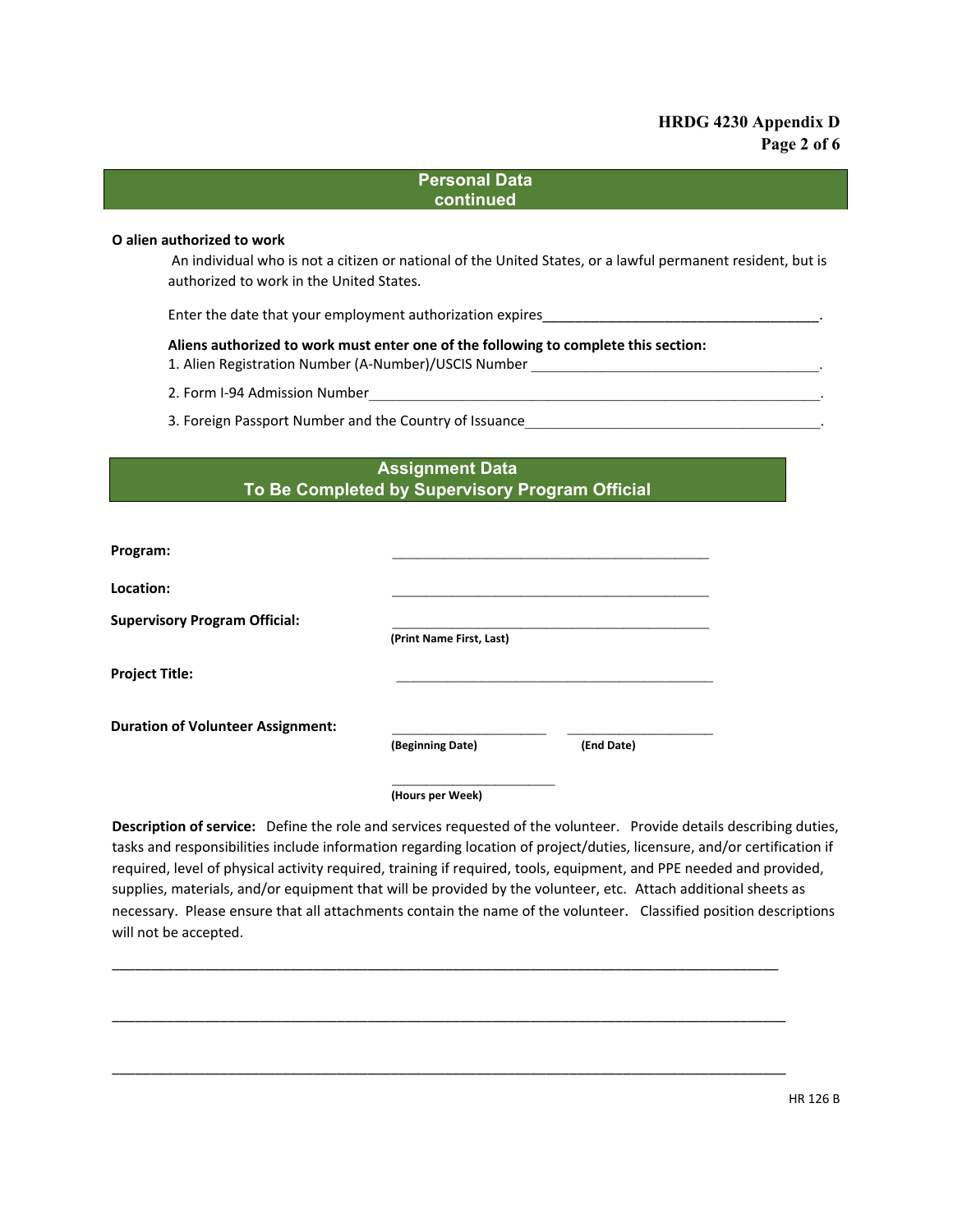## **Assignment Data**

### **To Be Completed by Federal Employee Supervisory Program Official continued**

**Check all that apply, verify, and initial, as required before submitting the agreement to the Volunteer Program Coordinator**:

**Ο** Uniform (if required); **Initials of supervisor**\_\_\_\_\_\_\_\_\_\_\_\_

**Ο** Valid Driver's License Verified (if required); **Initials of supervisor**\_\_\_\_\_\_\_\_\_\_\_\_

**O** Valid Licensure/Certification Verified (if required); Initials of supervisor\_\_\_

**Ο** Employment certificates or work permits as required by state or local authorities for volunteers under the age of 18 Verified (if applicable); **Initials of supervisor**\_\_\_\_\_\_\_\_\_\_\_\_

#### **Incidental Expenses**

Volunteers do not receive a salary from USDA; however, each volunteer serving under the authority of 7 USC 2272 may have incidental expenses paid such as transportation, lodging, and subsistence. The supervisory program official's signature on the agreement signifies endorsement of the volunteer assignment and confirms consent to payment of expenses that the volunteer assignment might require. Incidental expense claims associated with the volunteer assignment will be assessed through customary financial management procedure.

#### **Incidental Expenses Approved**: **Ο** Yes **Ο** No

Type of Reimbursement if any:

I certify the volunteer service is in accordance with appropriate Federal, State, and local regulations, regarding employment of minors. The volunteer will be supervised and provided materials, equipment, and access to facilities that are available and needed to perform the volunteer service described above.

\_\_\_\_\_\_\_\_\_\_\_\_\_\_\_\_\_\_\_\_\_\_\_\_\_\_\_\_\_\_\_\_\_\_\_\_\_\_\_\_\_\_\_\_\_\_\_\_\_\_\_\_\_\_\_\_\_\_\_\_\_\_\_\_\_\_\_\_\_\_\_\_\_\_\_\_\_\_\_\_\_\_\_\_\_\_\_\_\_\_\_\_\_\_\_\_

I certify that the volunteer services to be performed as defined in the Description of Service to include attachments, if any, will not displace any employee.

 $\overline{\phantom{a}}$  , and the contribution of the contribution of the contribution of the contribution of the contribution of the contribution of the contribution of the contribution of the contribution of the contribution of the

**Signature of Federal Supervisory Program Official Date**

HR 126 B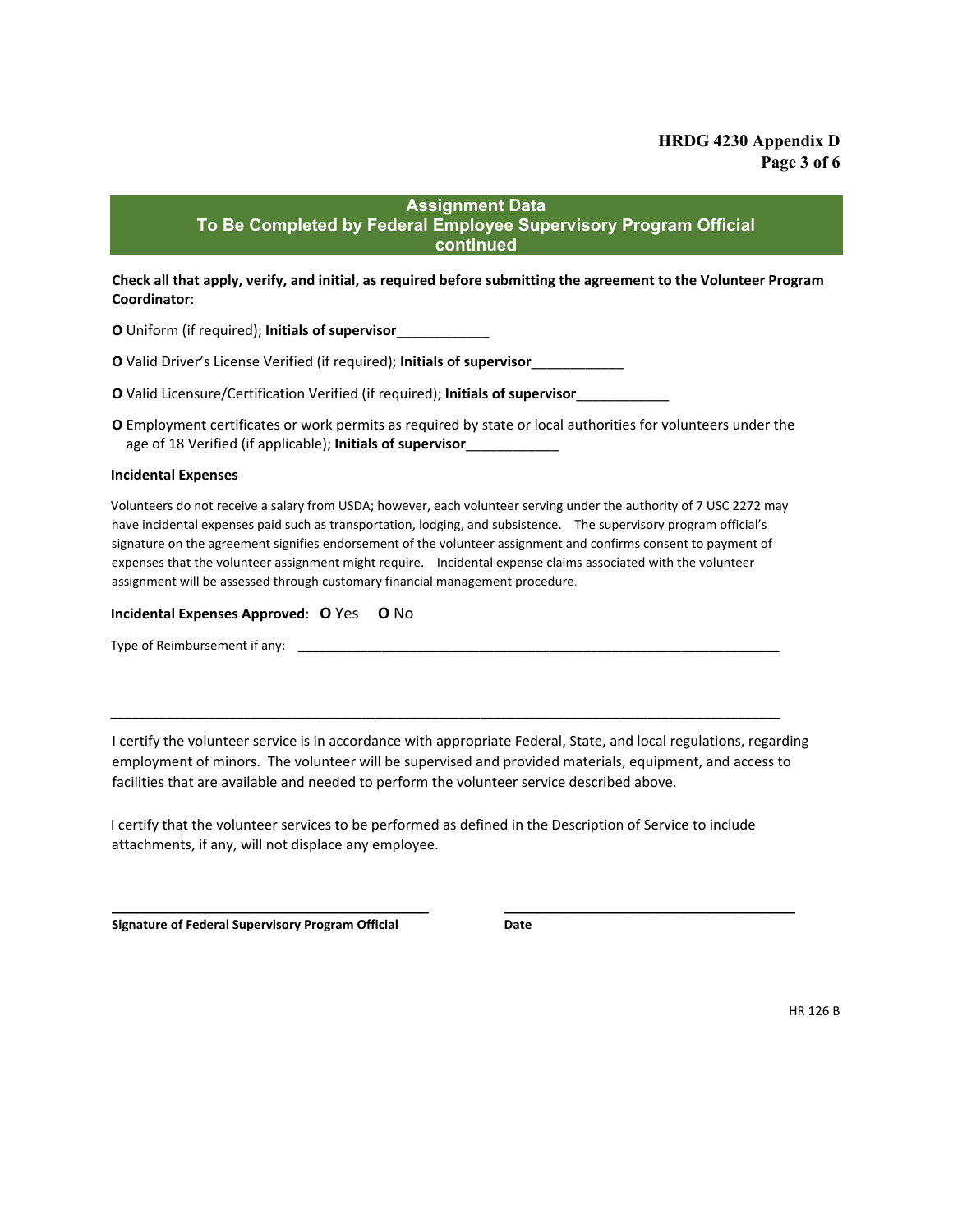# **HRDG 4230 Appendix D Page 4 of 6**

### **Volunteer Agreement**

I understand that:

- I will not receive pay for services rendered.
- I am permitted access to the work site only during my approved duty hours.
- I am not considered a Federal employee for any purpose other than for purposes of the Federal Tort Claims provisions published in 28 U.S.C. 2671 through 2680, and U.S.C. Chapter 81, relative to compensation for injuries sustained during the performance of work assignments.
- I am not eligible for health insurance, life insurance, retirement, or any other benefits.
- **If the Federal Government later employs me, my volunteer service will not be credited for civil** service retirement purposes. However, the experience I gain may be credited to meet qualification requirements for employment.
- My volunteer assignment may require a reference check, background investigation, and/or criminal history inquiry in order to perform my assignment.
- I am to conduct myself with honesty and integrity in the performance of my assignment and follow the rules of conduct of MRP, the Department of Agriculture, and the Federal Government.
- I am to safeguard Government business, which is not for public information.
- I am not authorized to represent the agency in any matter or proceeding, nor expend government funds. Any inventions made during the assignment must be submitted to the agency for a determination of rights. Prior approval must be obtained prior to publishing the results of any work, study, or research.
- My supervisor must give permission before I operate any government equipment or handle any property, that it may be used for approved, official purposes only, and that I may be held responsible for any unreasonable damage.
- I serve under the supervision of a Federal official and I, or the Department of Agriculture, Marketing and Regulatory Programs may terminate my services and this agreement at any time.

I agree to the conditions of my service as described above, to assist in authorized activities and to follow all applicable safety guidelines.

\_\_\_\_\_\_\_\_\_\_\_\_\_\_\_\_\_\_\_\_\_\_\_\_\_\_\_\_\_\_\_\_\_\_\_\_ \_\_\_\_\_\_\_\_\_\_\_\_\_\_\_\_\_\_\_\_\_\_\_\_\_\_\_\_\_\_\_\_\_\_

**Signature of Volunteer Date**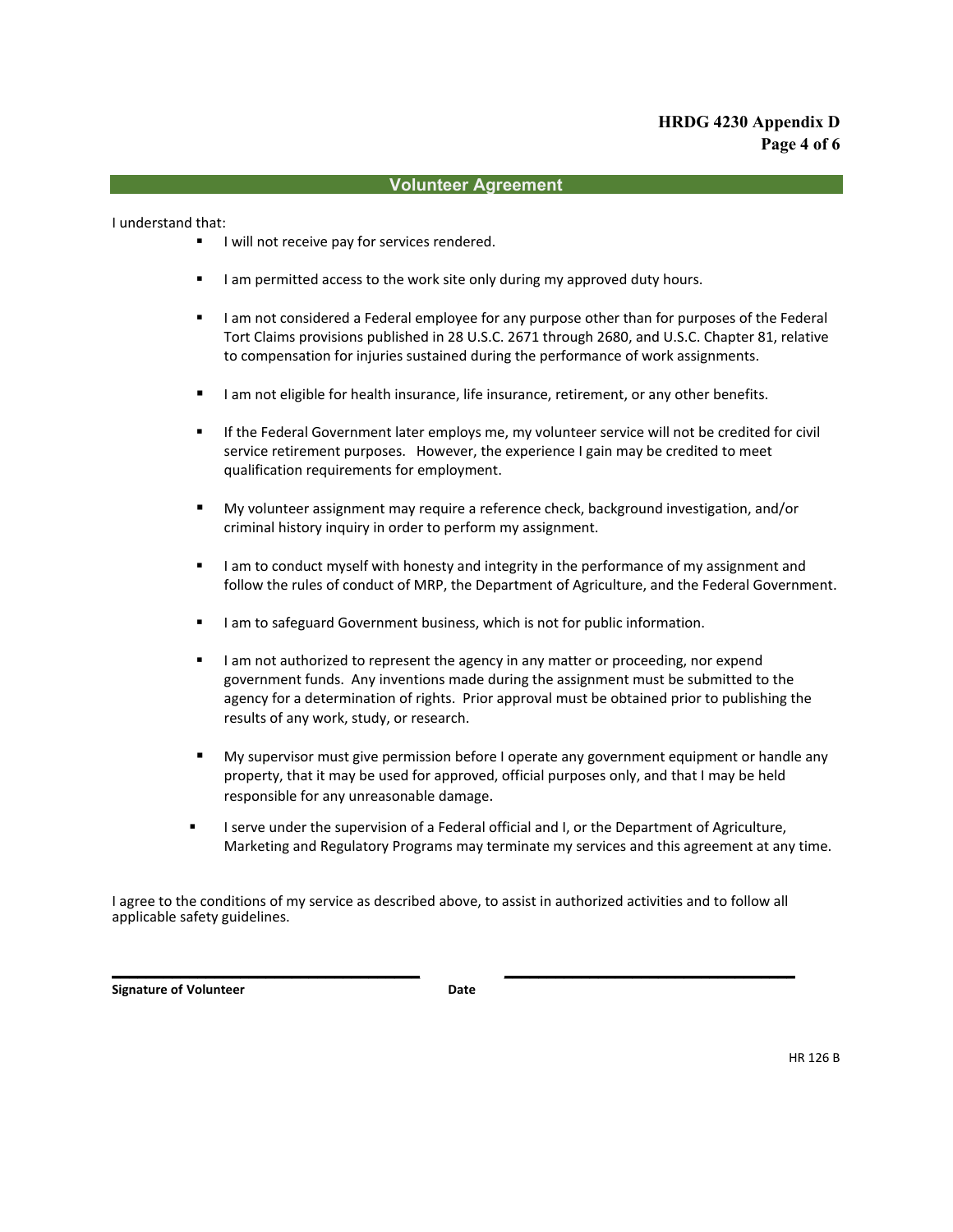## **HRDG 4230 Appendix D Page 5 of 6**

## **Parent or Legal Guardian Consent Complete for Volunteer under Age 18**

| <b>Parent or Legal Guardian:</b> | (Print Name: First, Last) |  |
|----------------------------------|---------------------------|--|
| <b>Address:</b>                  |                           |  |
|                                  |                           |  |
|                                  |                           |  |
| Phone:                           |                           |  |
|                                  |                           |  |
| <b>Email Address:</b>            |                           |  |

I affirm that I am the parent/guardian of the above named volunteer. I understand the services rendered by the volunteer are to be uncompensated except for purposes of tort claims and injury compensation. I understand that the volunteer is not considered a Federal employee and that the volunteer service is not creditable for any Federal employee benefit. I have read the description of the service that the volunteer will perform. I give my permission

for \_\_\_\_\_\_\_\_\_\_\_\_\_\_\_\_\_\_\_\_\_\_\_\_\_\_\_\_\_\_\_\_\_\_\_\_\_\_\_\_\_\_\_\_\_\_\_\_\_ to participate in the specified volunteer activity.

(Print Name of Volunteer)

**Signature of Parent or Guardian Date** 

### **Emergency Contact Information**

\_\_\_\_\_\_\_\_\_\_\_\_\_\_\_\_\_\_\_\_\_\_\_\_\_\_\_\_\_\_\_\_\_\_\_\_\_\_\_\_\_\_ \_\_\_\_\_\_\_\_\_\_\_\_\_\_\_\_\_\_\_\_\_\_\_\_\_\_\_\_\_\_\_\_\_\_

| Name:                 |                           |          |
|-----------------------|---------------------------|----------|
|                       | (Print Name: First, Last) |          |
| <b>Address:</b>       |                           |          |
|                       |                           |          |
|                       |                           |          |
| Phone:                |                           |          |
| <b>Email Address:</b> |                           |          |
|                       |                           | HR 126 B |